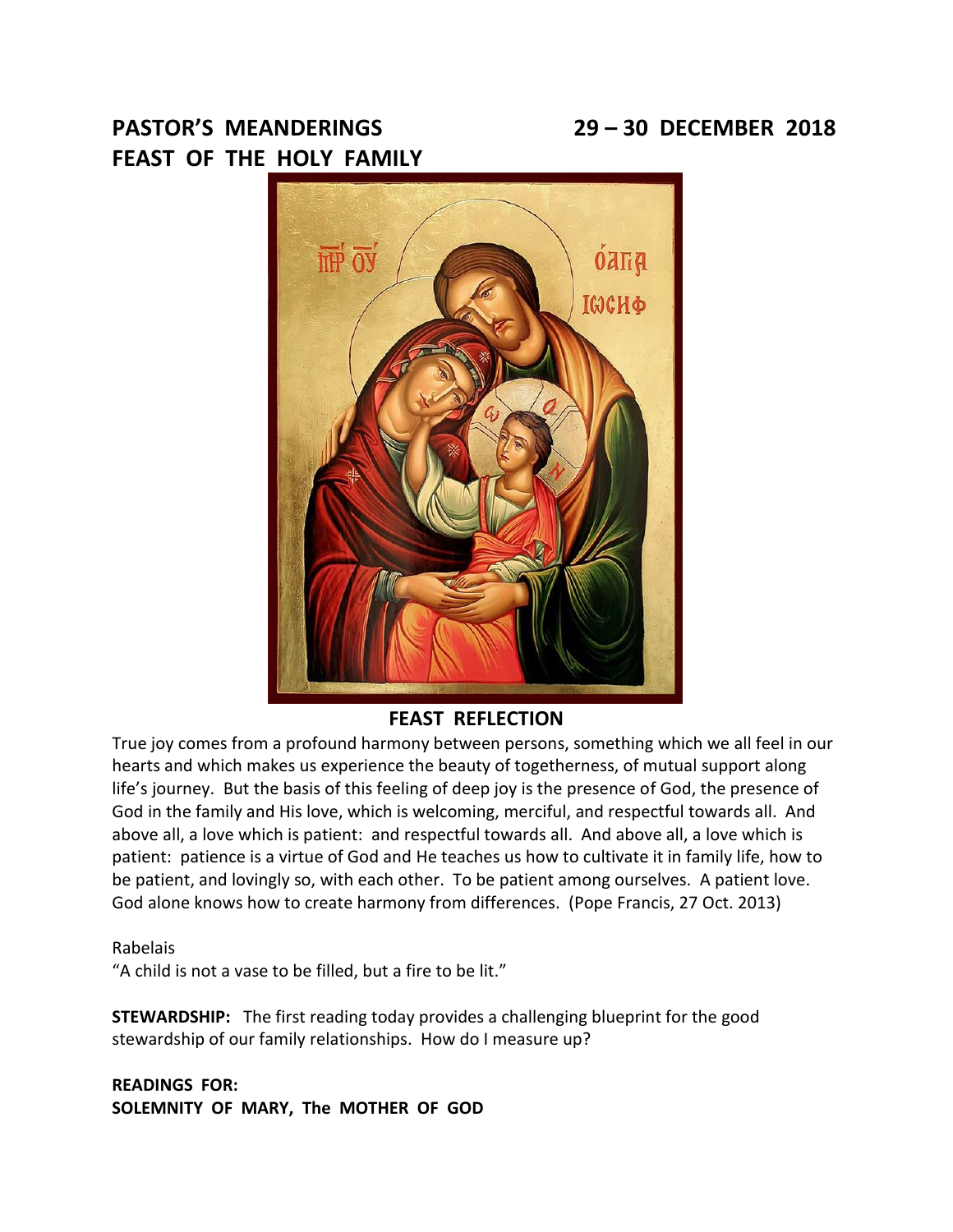- **Nm. 6:22-27:** God blesses His chosen people. We are now His chosen through the birth of Jesus.
- **Gal. 4:4-7:** We have been given the same spirit as Jesus, making us sons and daughters.
- **Lk. 2:16-21:** Mary ponders all that has happened and she looks to the future.

John Henry Cardinal Newman

"I fully grant that devotion towards the blessed Virgin has increased among Catholics with the progress of centuries; I do not allow that the doctrine concerning her has undergone a growth, for I believe that it has been in substance one and the same from the beginning."

#### **The EPIPHANY of the LORD**

- **Is. 60:1-6:** The prophet sees the radiant light of God shining forth and foresees people from all over the world paying homage with their precious gifts.
- **Eph. 3:2-3, 5-6:** Paul has grasped the fact that in Christ Jesus we all share the inheritance of God's promises
- **Mt. 2:1-12:** The wise men represent us all, and their symbolic gifts enable Matthew to explain this manifestation of God: Christ is priest, prophet and king.

#### William Blake

"To see the world in a grain of sand, and heaven in a wild flower, Hold infinity in the palm of your hand, and eternity in an hour."

#### **The Holy Family**

The **Holy Family** consists of the Child [Jesus,](https://en.wikipedia.org/wiki/Child_Jesus) the Virgin Mary and St. Joseph. Veneration of the Holy Family was formally begun in the 17th century by St. Francois de Laval, the first bishop of [New France,](https://en.wikipedia.org/wiki/New_France) who founded a Confraternity.

The Feast of the Holy Family is a liturgical celebration in the Catholic Church in honor of Jesus, his mother, and his legal father, Saint Joseph, as a family. The primary purpose of this feast is to present the Holy Family as a model for Christian families.<sup>[\[1\]](https://en.wikipedia.org/wiki/Holy_Family#cite_note-strasser-1)</sup> Since the 1969 revision of the General Roman Calendar, the feast is celebrated on the Sunday within the Octave of Christmas, that is, the Sunday between Christmas Day and New Year's Day (both exclusive), or if both Christmas Day and the Solemnity of Mary, Mother of God are Sundays, on 30 December (always a Friday in such years).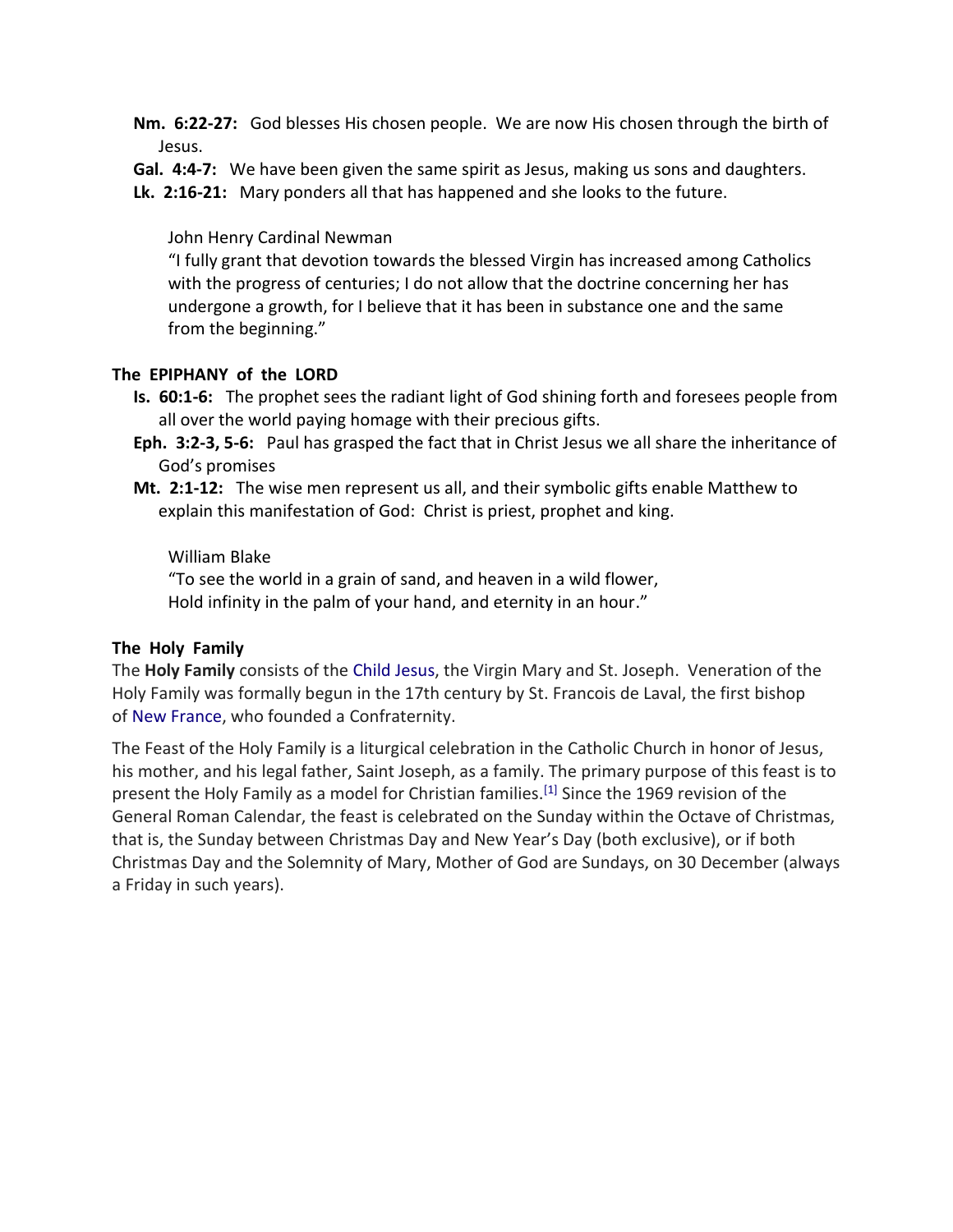

# **SOLEMNITY OF MARY THE HOLY MOTHER OF GOD**

On the 1st of Jan., while much of the world marks the new beginning of the calendar year, the Church commemorates the great solemnity of the Mother of God.

What does this mean?

That the Blessed Virgin Mary is the Mother of God means that the child—conceived in her womb by the power of the Holy Spirit, carried in her body for nine months, and born into this world—is God. As such, this celebration highlights the pivotal truth of the Church's Faith: that God has, in Jesus Christ, accepted a human nature, chosen to be born into this world as we have all been born into this world, and has lived a real, human life.

In doing so, God has accepted the full implication of what is means to be human, including the experiences of suffering and death.

"Why" God did this is what the Scriptures are all about—from start to finish, from Genesis to Revelation. In fact, the Bible is not just some kind of spiritual "self-help" book or just a collection of ancient literature; the Bible is the story of why God accepts a human nature in Christ.

Integral to the "why" of God living, like us, a real, human life is the story of a particular people: the people of Israel. God chooses Israel centuries before He reveals Himself in Christ and invites them to prepare themselves to be the means by which He would reveal Himself to the world in an extraordinary way. Israel, throughout the long ages of its history, glimpses what God will do (that He will become a man), but when this revelation finally happens, the people of Israel are taken by surprise.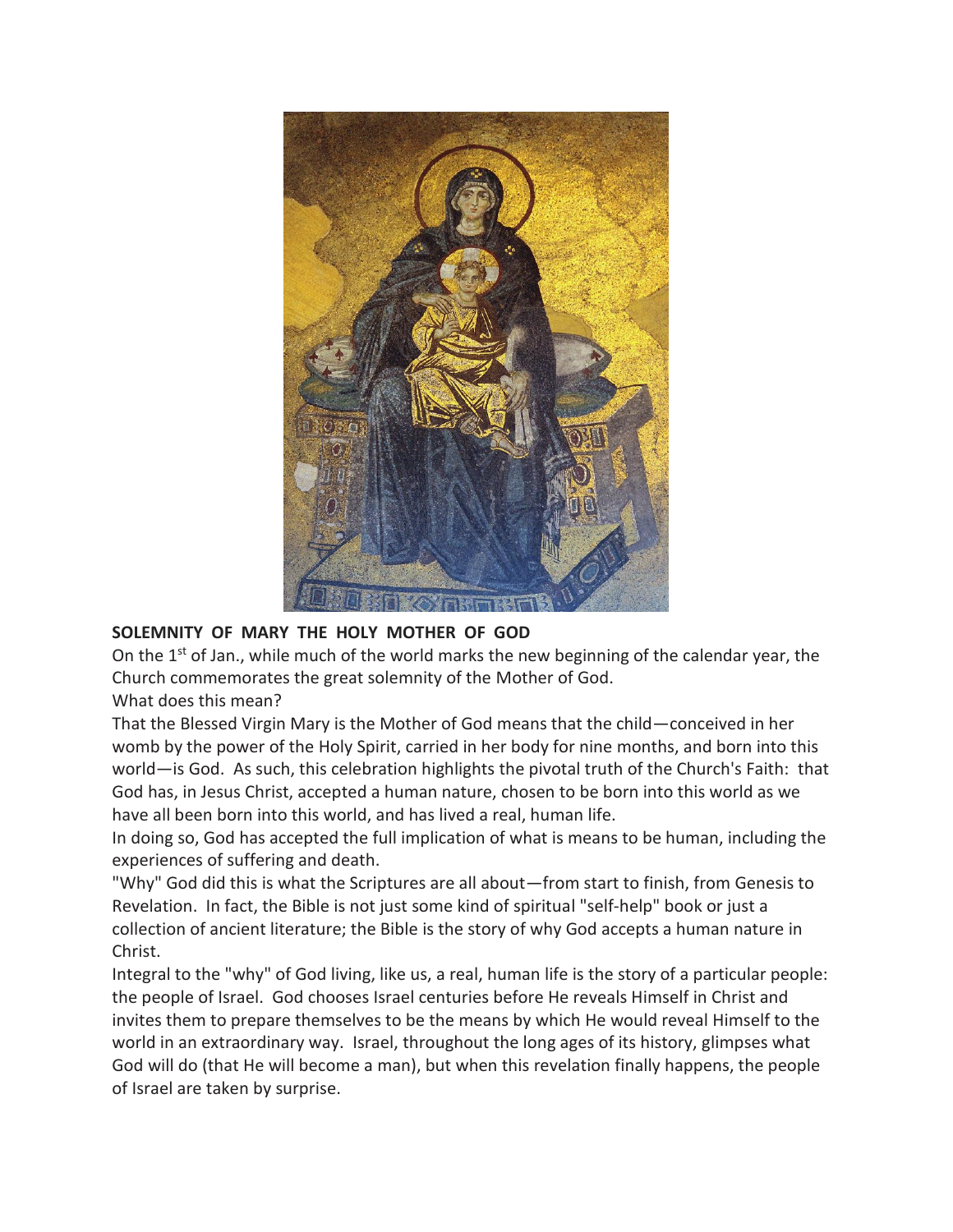The significance of Israel is highlighted today in the testimony of the Gospel of Luke that insists that the child Jesus is circumcised. Remember, circumcision was the sign that Israel had been set apart from other peoples and nations for a particular purpose. In Christ, that purpose is revealed: Israel is the means by which God will reveal Himself in the world. And the means by which God does this is by becoming an Israelite Himself: being born into an Israelite family, learning its culture and customs, speaking its language, and living its unique way of life. God's relationship with Israel is as such that it can be likened to a mark as permanent, and at times as painful, as that of circumcision. This is seen in all its terrifying intensity in the Cross. Why Israel? This decision on God's part is mysterious.

The "how" of God accepting a human nature is an absolute mystery. It is a revelation that, while it can be appreciated and believed, can never be fully explained.

That the Blessed Virgin Mary is called Mother of God is not pious boilerplate, a kind of title by which we honor the woman who is the mother of Jesus Christ.

To testify that the Blessed Virgin Mary is the Mother of God is simultaneously a statement about her and a statement about Christ. On the one hand, it highlights the identity and mission of the Blessed Virgin Mary, an identity and mission that is absolutely singular and unique. No one else is or will ever be the Mother of God. No one else knows Christ as God in the manner that the Blessed Virgin Mary did.

God chose her in such a way that He does not choose us. God made the life of the Blessed Virgin Mary something that our lives will never be. There are points of contact between her experience and our own. She is fully and completely human, like we are. She is not divine. Nor does she, as a result of her unique identity and mission, turn into some kind of divine being. She is like us, but there is something so radically different about her identity and mission that while we can love her, we cannot fully understand her. She is a mystery. So it is with her Divine Son.

When we identify the Blessed Virgin Mary as the Mother of God, the emphasis is only secondarily on her; it is primarily about Christ. Mary being referred to as the Mother of God tells us that Jesus Christ is God and was always God. Christ did not "turn" into God, and calling Christ God is not just some kind of projection by which we make Jesus of Nazareth someone very important. That Jesus is really and truly is God is a fact. God accepting a human nature in Christ and living a real, human life is not just a story we tell that is all symbol, myth and legend; it is all true and it really happened.

Now, you might be waiting at this point for the "lesson"—a point of contact between the testimony I have given and your experience. We are accustomed to think that preaching must always deliver a lesson, but in this case, if there is a lesson, it is that God will always exceed human expectations and will do so in ways that are absolutely extravagant. What God had done and will do will not fit neatly into our categories of understanding, nor will he be bound by what we think he should do.

What God will deliver to us are mysteries, and it is through these mysteries that we will be able to see and, even in our own limited way, understand who God is and what He asks of us. But even as this happens, what is given to us is not a way of figuring God out. The Incarnation of God in Christ is the singular and privileged way by which God reveals Himself to the world. We see in Christ with the greatest clarity possible who God is and what He is all about.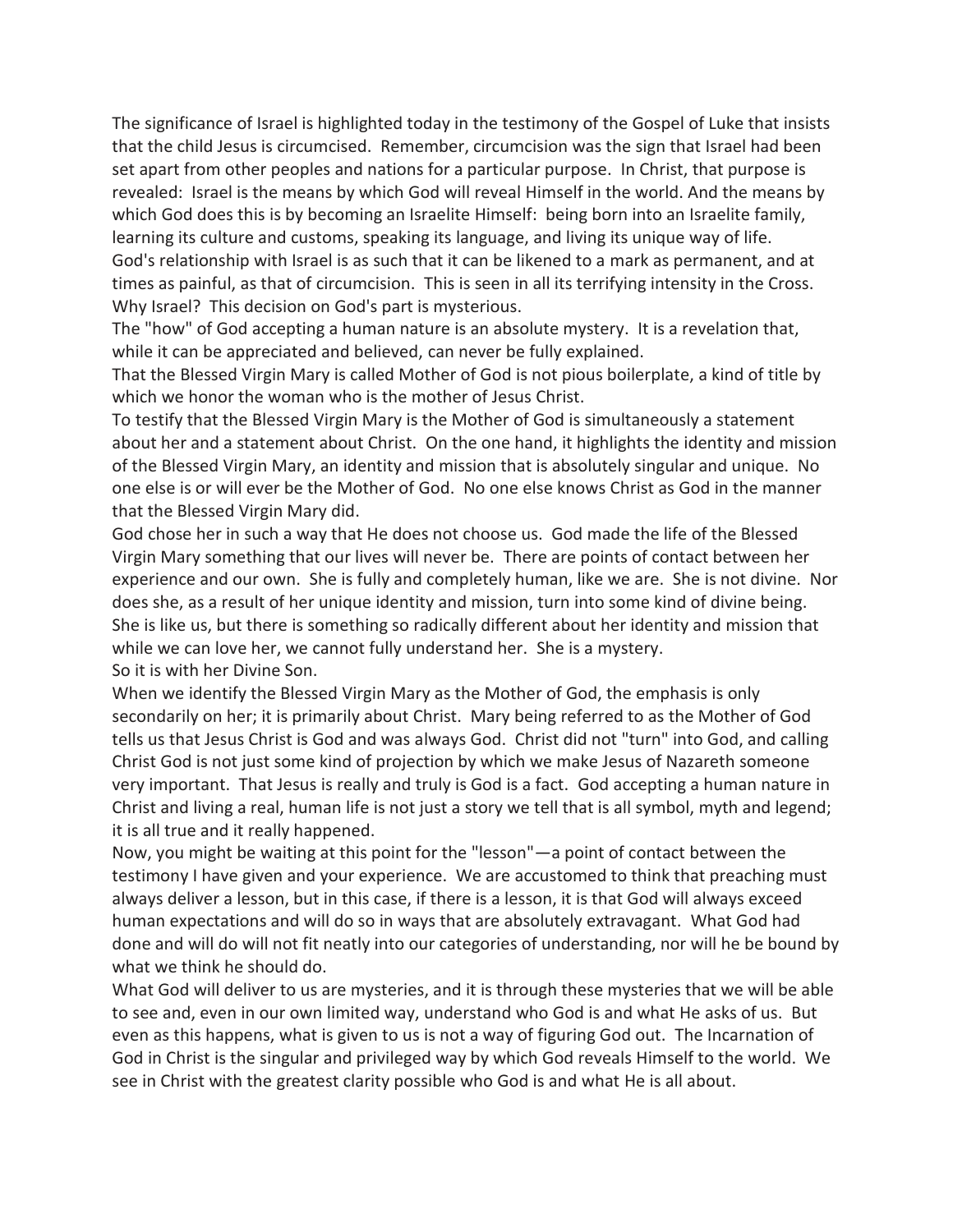This clarity of vision is made possible by God because it is in the radiance of His own life and love that He reveals Himself in Christ. What we see in Christ is a mystery.

And that is the lesson: God has, in Christ, accepted a human nature and lived a real human life. It is this mysterious revelation that the Church, like Christ's Mother, the Mother of God, contemplates and treasures on this Solemnity of the Virgin Mary, and all the days of the year.

## **OCTAVE OF CHRISTMAS**

Why do we celebrate Masses from Christmas Day through 1 Jan instead of taking a breather and close everything down? Well the short of it is that Christmas is a Season, not simply one day.

While so many of our cultures only celebrate the build-up to Christmas, as a faith community we celebrate Christmas for the next several weeks. And, there is much to celebrate here, much to enter into more deeply. Too often, the days before Christmas are too busy to enter into the meaning of this feast or to reflect on the daily scriptures and the graces that are offered us, in our concrete life circumstances. This first week is a time for us to enter into the stories of special saints who are associated with the Birth of our Lord because of their innocence: our first martyr and the Disciple Jesus loved. Next week, we return to stories of Jesus' life and ministry.

### **Two Principal Solemnities**

There are two principal feasts in the Liturgical Year: Easter and Christmas. These are both solemnities (and holydays of obligation) and in the current Liturgical Calendar are the only feasts that have octaves attached (the 1962 calendar also has an octave of Pentecost). Solemnities are festive and exceptional days, the highest ranked feasts of the liturgical calendar marked with special characteristics:

 *11. Solemnities are counted as the principal days in the calendar and their observance begins with Evening Prayer I of the preceding day. Some also have their own vigil Mass for use when Mass is celebrated in the evening of the preceding day.*

 *The celebration of Easter and Christmas, the two greatest solemnities, continues for eight days, with each octave governed by its own rules.* (General Norms of the Liturgical Calendar) And according to Canon 1251, if a solemnity falls on a Friday, there is no obligation for abstinence.

# **What Is an Octave?**

An *octave* is the eight-day period during which Easter or Christmas is celebrated, and includes the actual feast. The eighth day is also called the octave or "octave day," and days in between are said to be "within the octave":

Octave *means an eight-day celebration, that is, the prolongation of a feast to the eighth day (*dies octava*) inclusive. The feast itself is considered the first day, and it is followed by six days called "days within the octave." The eighth or octave day is kept with greater solemnity than the "days within the octave"* (*With Christ Through the Year*, Bernard Strasser, 1947, p. 39). The Easter Octave is from Easter Sunday to the Second Sunday of Easter or Divine Mercy Sunday, each day being another "little Easter." The Easter octave "overrides" any other feasts on the calendar. Christmas also has an octave, but it is very different from Easter, because it is filled with various feast days, but yet each day is still another "little Christmas."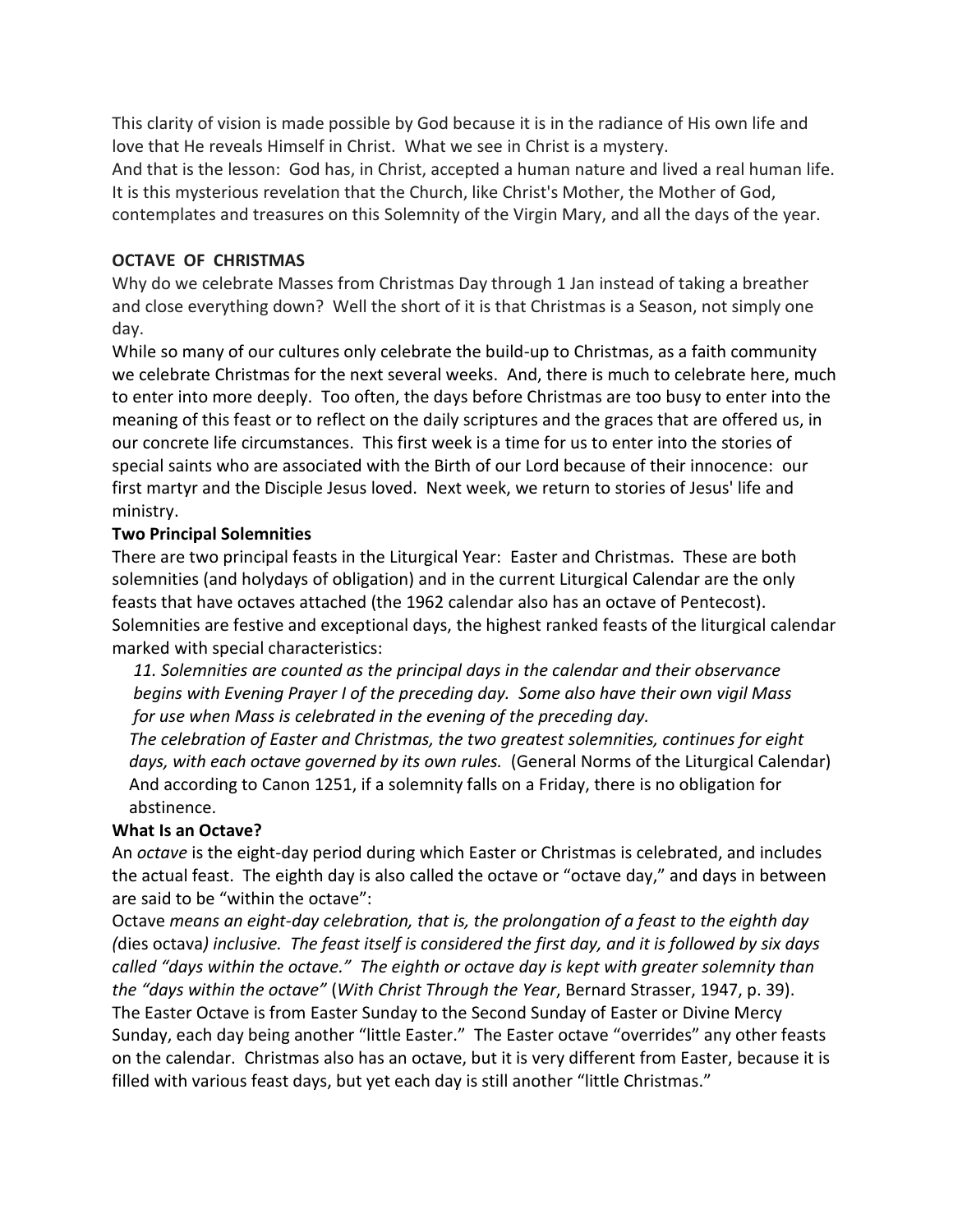From Christmas Day until January 1st, the Solemnity of the Blessed Virgin Mary, the Mother of God, is the Octave Day of Christmas. The Liturgy gives the clues that every day within the octave is treated the same as the original feast day of the Nativity of our Lord. The Liturgy of the Hours repeats Sunday Week I every day of the octave. The Mass has a special *Communicantes (In communion...)* to insert every day of the Octave when Eucharistic Prayer I is used:

*Celebrating the most sacred night (day) on which blessed Mary the Immaculate Virgin brought forth the Savior for this world, and in Communion with those whose memory we venerate, especially The glorious ever-Virgin Mary, Mother of our God and Lord, Jesus Christ…* 

Finally, the Gloria is repeated each day of the Octave.

Despite having four days within the octave that are feasts: St. Stephen, St. John the Evangelist, the Holy Innocents and the Holy Family, each of these days is another "day of the octave of Christmas."

The main difference between the Easter Octave and the Christmas Octave is that every day in Easter is another solemnity, and Christmas only has two solemnities, December 25, Christmas and January 1, Mary Mother of God. The days in-between are varying levels of feast days.

# **Why An Octave?**

It has often been said that Catholics know how to celebrate. The Church has a built-in pattern within the liturgical calendar that provides what man needs to celebrate the feasts of the year: times of preparation and penance building to major feasts that are prolonged, and multi-level feast days spread throughout the year. Rev. Pius Parsch sums it perfectly when he was writing about the feast of Mary the Mother of God, January 1, the Octave Day of Christmas:

 *Today is the octave or the eighth day after the feast of Christmas. In the spirit of the Church the great feasts of redemption should not be restricted to a single celebration but should continue on through a full week. Mother Church is good psychologist; she understands human nature perfectly. When a feast comes, the soul is amazed and not quite prepared to think profoundly upon its mystery; but on the following days the mind finds it easy to consider the mystery from all sides, sympathetically and deeply; and an eighth day affords a wonderful opportunity to make a synthesis of all points covered. The octave of Christmas is not the best example because other feasts distract one from the Christmas theme; this octave day, therefore, takes on greater importance. With the feast of the 1st for the last time the Church leads us to the crib at Bethlehem*

(*The Church's Year of Grace,* Volume I, pp. 244-245).

The octave gives us time to impress upon our souls the mysteries, joys and graces of the principal feasts of the Church year.

# **What's in a Number? Bringing Us Back to "Do"**

Why eight days? The number eight is supposed to represent perfection or rest. Some have traced the origins back to Jewish festival customs, such as circumcision of the Jewish boy was on the eighth day, the feast of Tabernacles lasted seven days and concluded with a solemnity, forming an octave, and the feast of the Dedication of the Temple by Solomon and purification lasted eight days. It is also said that Jesus rose from the dead on the eighth day (which is why Sundays are considered on par with solemnities). The development of the octaves within the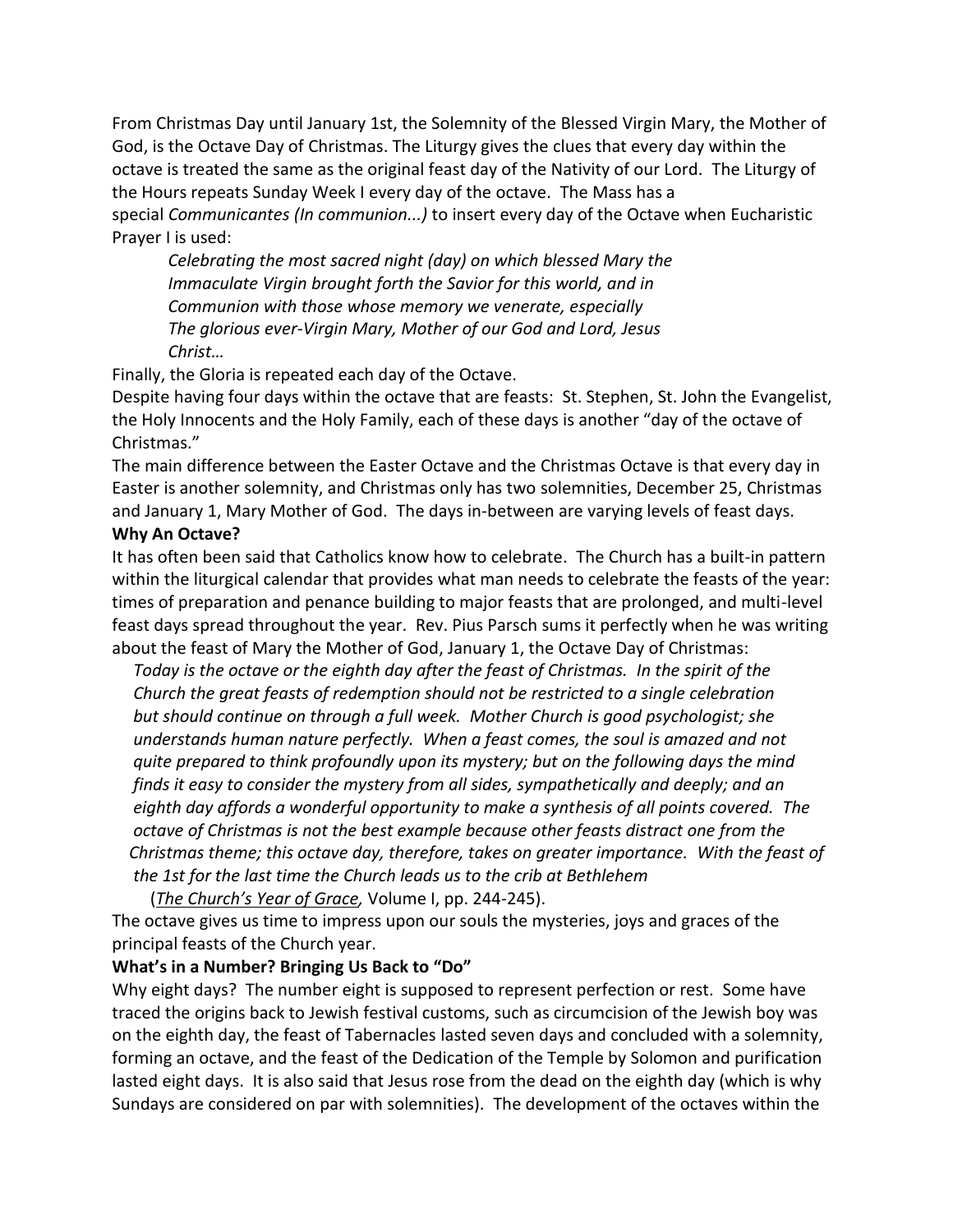liturgy was gradual, and it was not until the 8th century that Rome celebrated octaves for certain feasts.

We are probably most familiar with the term *octave* as it is used in a musical scale. Whether we sing it with solfege, DO RE MI... or play the eight notes within a scale, knowing the musical connection can help understand how the Church views the octave as applied to the Liturgical Year:

 *Octave (from the Latin* octo*, eight;* octava dies*, the eighth day) is used to signify both a period of eight days and the eighth day of that period. This liturgical use conforms to the musical denomination of an octave as the eighth note in a diatonic sequence and also as the whole compass of notes comprised between the first and the eighth (including both extremes) in a diatonic scale. In one sense, then, the octave of Christmas is the feast of the Circumcision, or New Year's Day. In another sense, it is the whole period within these feasts, inclusive of both.*

 *An octave continues the celebration of a feast for eight days. The eighth day, however, whilst of inferior liturgical important to the feast-day itself, is nevertheless of higher important than any of the preceding six days. Here, again, there is almost a symbolic correspondence with the musical use of the word; for the eighth note, while not possessing the basic value of the first, still is considered as repeating it, for it merges with the first in physical vibration, sounds like it, and bears its name.*

(*Catholic Customs and Symbols*, Hugh Henry, 1925, p. 203-204).

Hugh Henry wrote the above in 1925, since then the title of the feast for January 1st has changed from the "Circumcision of the Lord" to "Mary, Mother of God," but everything else applies. Octaves in the liturgy mean every day within the octave is the feast all over again. There are subtleties, so it is more of a "little" Christmas rather than the actual solemnity, but technically days in the octave is Christmas all over again.

One question arose in trying to explain this application of music theory to the liturgy. If January 1st is a feast of Mary, how is this repeating the feast of Christmas? First, the actual title of this feast is "the Octave Day of Christmas and the Solemnity of the Blessed Virgin Mary, the Mother of God." Within this feast is multiple layers, but the title itself indicates it is a feast of our Lord, repeating the solemnity of Christmas, but also honors Mary as the Mother of God. The Mass readings return to the stable at Bethlehem, picking up right after the Gospel from Midnight Mass of Christmas. The shepherds went in haste to the stable...with Mary pondering all these things in her heart, and ends with the Circumcision. The Gospel indicates this is both a feast of Jesus and Mary.

Another explanation supplied by Pope Paul VI from his Apostolic Exhortation *Marialis Cultis* from 1974:

 *5. The Christmas Season is a prolonged commemoration of the divine, virginal and salvific Motherhood of her whose "inviolate virginity brought the Saviour into the world". In fact, on the Solemnity of the Birth of Christ the Church both adores the Savior and venerates His glorious Mother. On the Epiphany, when she celebrates the universal call to salvation, the Church contemplates the Blessed Virgin, the true Seat of Wisdom and true Mother of the King, who presents to the Wise Men for their adoration the Redeemer of all peoples (cf. Mt. 2:11). On the Feast of the Holy Family of Jesus, Mary and Joseph (the Sunday within the octave of Christmas) the*